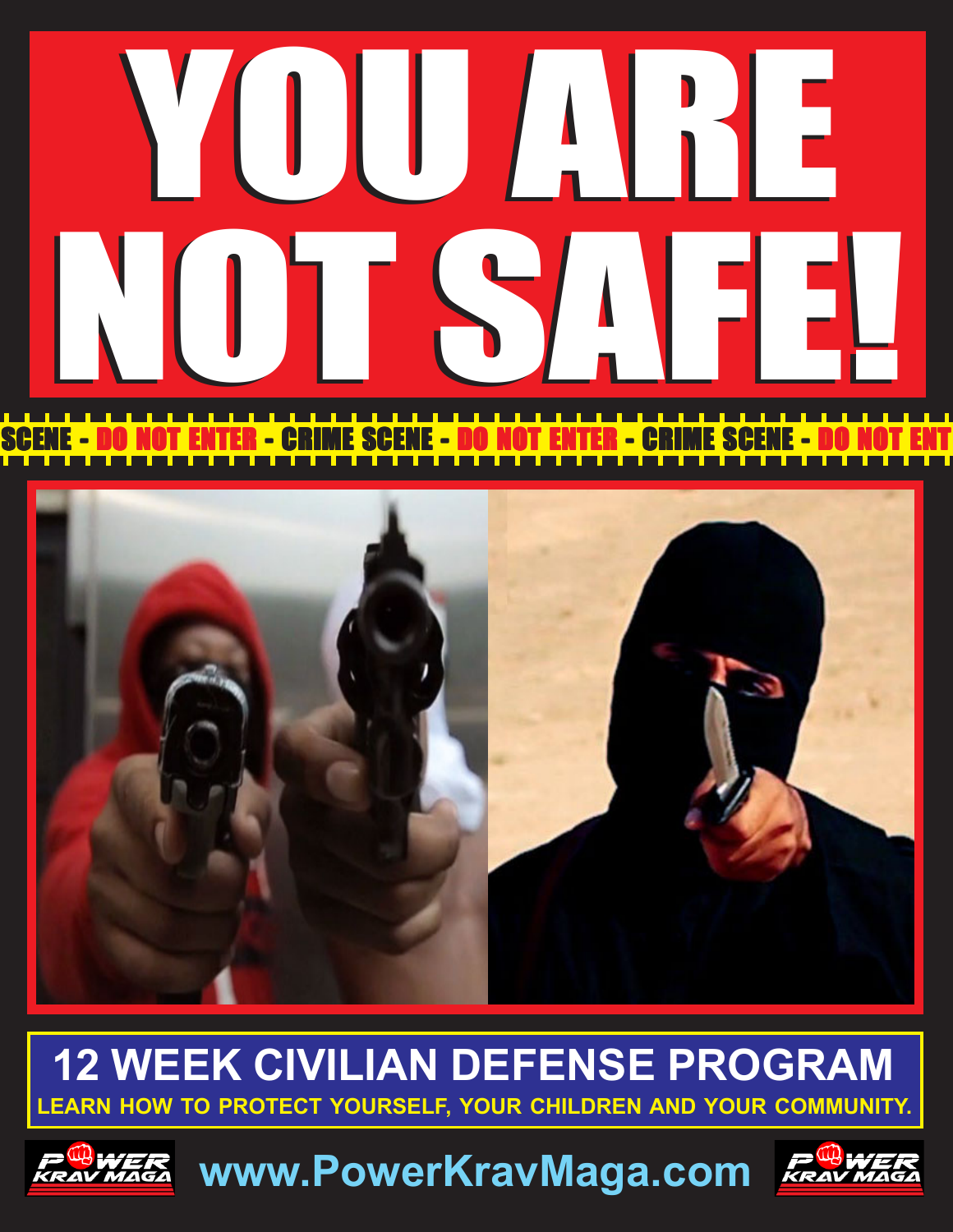





*January 20th 2020*

Dear Friends,

I write this to you with deep concern and a very heavy heart.

#### IT'S NO SECRET THAT HATE CRIMES AGAINST JEWS ARE SURGING!

According to the NYPD, in 2019, there were **234 ANTI-SEMITIC ATTACKS** in New York City.

The severity of these attacks ranged from VERBAL ABUSE SHOUTED FROM MOVING CARS, to SNEAKY PUNCHES IN THE FACE *(The Knockout Game),* to MURDEROUS KNIFINGS and ACTIVE SHOOTER ATTACKS ON **SYNAGOGUES** AND **YESHIVAS.** As you well know, many innocent people have been injured and killed, and there were many more **UNREPORTED ANTI-SEMITIC INCIDENTS.**

Our synagogues and yeshivas are very **"SOFT TARGETS"** for **WHITE SUPREMACIST GROUPS, RADICAL AFRICAN AMERICAN GROUPS,** and of course **RADICAL ISLAM.** The security measures I have seen implemented in both Jewish and Christian facilities are far less than adequate, and can be easily overcome by even the lowest level attacker. **THE BOTTOM LINE IS THAT OUR COMMUNITY IS NOT EVEN CLOSE TO BEING PREPARED FOR THE NEXT ATTACK. MORE PEOPLE WILL BE KILLED IF WE DO NOT TRAIN OUR PEOPLE WHAT TO DO, AND MAKE OUR BUILDINGS MORE SECURE.**

I have been approached by numerous groups for "self defense classes". But learning self defense isn't nearly enough. **AT THIS POINT, I BELIEVE POLICE and MILITARY TECHNIQUES AND TACTICS MUST BE TAUGHT TO CIVILIANS, SO THEY TRULY HAVE THE TOOLS TO FIGHT BACK IN SURVIVAL LEVEL SITUATIONS.** Those who have a flippant attitude towards these **CREDIBLE AND IMMINENT THREATS,** are part of the problem, and are doing themselves and the community a great disservice.

There are a number of illegitimate people masquarading as "security and self defense experts/consultants in our community. They are selling security consulting services and self defense lessons in an attempt to cash in on this terrible situation. These less than qualified people, and those who hire them for a "GOOD PRICE", may be responsible for the injury and deaths of others.

Because of the aforementioned realities, we are now offering the *12 WEEK CIVILIAN DEFENSE PROGRAM.*

The program will teach the following:

- **\* How to secure homes, businesses, synagogues and yeshivas from attacks.**
- **\* How to deal with street violence via psychological and physical combat.**
- **\* Exactly what to do during an active shooter attack, BEFORE THE POLICE ARRIVE.**

We need help getting this material to every single member of the community! So we will also offer **INSTRUCTOR CERTIFICATION TRAINING** to those interested in teaching this material. We will have **SEPARATE TRAINING AREAS FOR MEN & WOMEN** *(with male/female instructors)*. **PROPER WORKOUT ATTIRE IS MANDATORY** and **STUDENTS MUST BE 16+ YEARS** *OLD (ADULTS ONLY)* to take the program. I look forward to meeting you at registration, and working with you to keep our community safe.

### **PLEASE HELP US SPREAD THE SAFET**

**If you would like to host the Civilian Defense Program at your facility, please give me a call to discuss dates and arrangements.**

-------------





*Founder, Power Krav Maga President, JSKA Pan America Licensed Master Instructor*

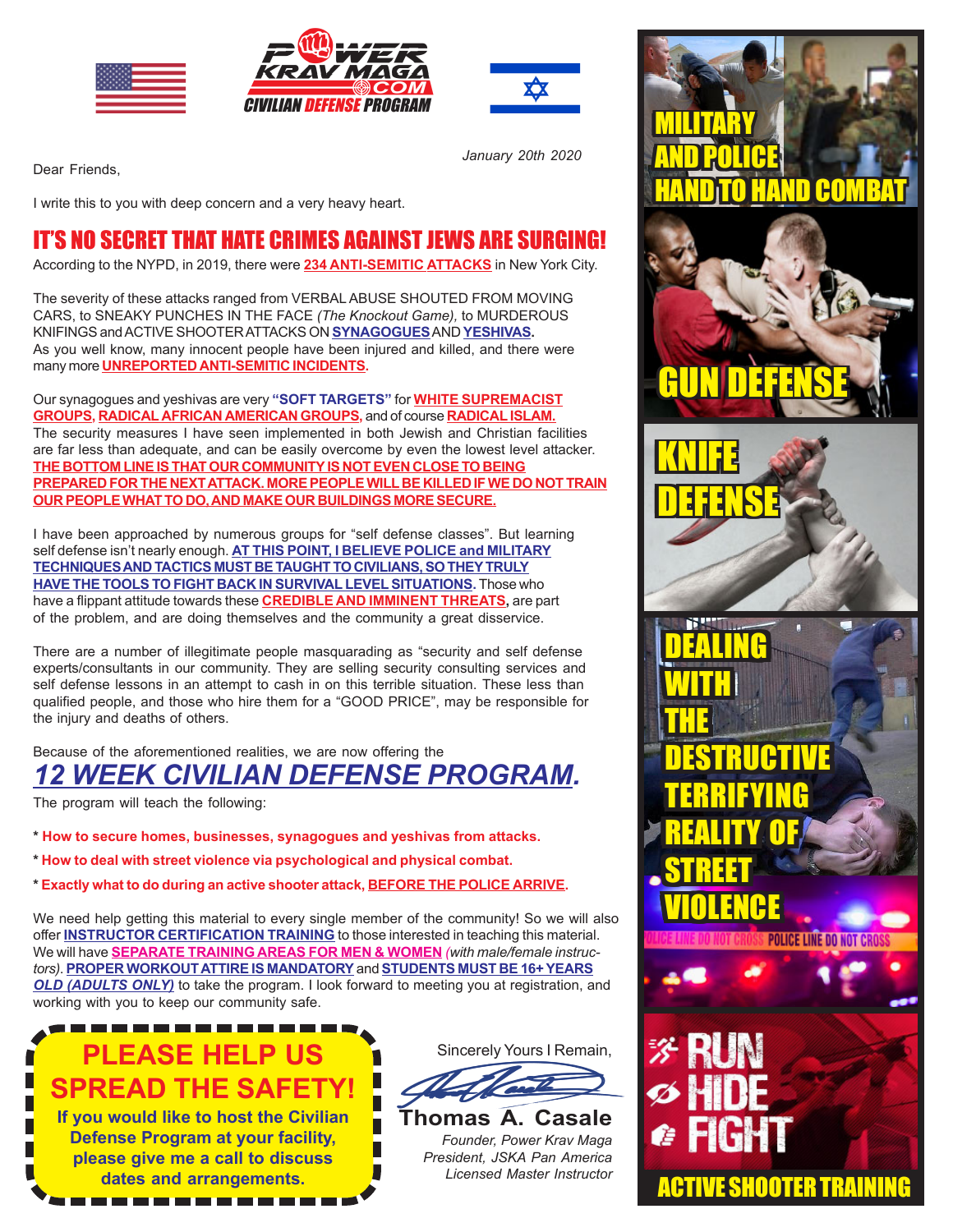

**Call Sensei Thomas Casale for more info and pre-reg**

**646-339-9300 www.PowerKravMaga.com**



#### **LOCATION:**

Beth-El Jewish Center 1981 Homecrest Avenue *(Corner of Ave T)* Brooklyn, NY 11229

#### **STUDENTS:**

- Separate training areas for MEN and WOMEN. • Students MUST be 16+ YEARS OLD.
- **FOR YOUR CONVENIENCE WE HAVE 10 REGISTRATION DAYS:**

**Thursday Jan 23** *(7-8pm)* **Tuesday Jan 28th** *(7-8pm)* **Thursday Jan 30th** *(7-8pm)* **Tuesday Feb 4th** *(7-8pm)* **Thursday Feb 6th** *(7-8pm)*

**Tuesday Feb 11th** *(7-8pm)* **Thursday Feb 13th** *(7-8pm)* **Tuesday Feb 18th** *(7-8pm)* **Thursday Feb 20th** *(7-8pm)* **Tuesday Feb 25th** *(7-8pm)*

#### As **REGISTRATION IS LIMITED TO 50 PEOPLE**, and

**SERIOUS POLICE/MILITARY MATERIAL WILL BE TAUGHT**, we respectfully request that you attend all 12 sessions. This is the minimum amount of time to attain some level of proficiency. So don't cheat yourself or those around you. If you register for this program, we expect you to be serious and enthusiastic to learn. **\*THIS IS NOT A FITNESS PROGRAM. THIS IS A PROGRAM THAT TEACHES SURVIVAL LEVEL COMBAT**.

#### **FEE:**

ENTIRE 12 WEEK/18 HOUR PROGRAM INCLUDING THE SPECIAL PRESENTATIONS

#### **\$299.** *CASH ONLY PLEASE / NO EXCEPTIONS*

*(This works out to LESS THAN \$17. Per Hour! No Hidden Fees)*

#### **SYLLABUS OVERVIEW:**

- 1) Threat Assessment / Types of Attackers
- 2) Understanding and using the FEAR Response
- 3) Neurological Response Training
- 4) Proper attitude towards street Self Defense
- 5) Hardening a Soft Target *(Home/Shul/Church/Schools)*
- 6) Strategy VS Spontaneous Tactics
- 7) Punching/Boxing
- 8) Elbow Striking
- 9) Kicking/Kneeing
- 10) Blocking
- 11) Choking/Strangulations and Escapes

#### **SPECIAL GUESTS and OPTIONAL TRAINING:**

- 
- 
- 3) Guest Police Instructor from Mexico 5) FIREARMS TRAINING

#### **PROGRAM DATES:**

**www.JSKAUSA.com**

- *Session 1:* **Tuesday Feb 25th 2020** *(8-9:30pm)* \* (Orientation and 1st training) *Session 2:* **Tuesday Mar 3rd 2020** *(8-9:30pm)*
- *Session 3:* **Tuesday Mar 10th 2020** *(8-9:30pm)*
- *Session 4:* **Tuesday Mar 17th 2020** *(8-9:30pm)*
- *Session 5:* **Tuesday Mar 24th 2020** *(8-9:30pm)* \* (NYPD/FBI Presentation)
- *Session 6:* **Tuesday Mar 31st 2020** *(8-9:30pm)*
- *Session 7:* **Tuesday Apr 7th 2020** *(8-9:30pm)*

**MASSOVER BREAK —** 

- *Session 8:* **Tuesday Apr 21st** *(8-9:30pm)* \* (Guest Police Instructor from England)
- *Session 9:* **Tuesday Apr 28th** *(8-9:30pm)* \* (Guest Police Instructor from Mexico)
- *Session 10:* **Tuesday May 5th** *(8-9:30pm)*
- *Session 11:* **Tuesday May 12th** *(8-9:30pm)*
- *Session 12:* **Tuesday May 19th** *(8-10pm)* **\* GRADUATION**



*At graduation, you will be awarded a beautiful 11X17 certificate of program completion, and a special gift from Sensei Casale.*

- 12) Joint Breaking Techniques
- 13) Knife Disarming Techniques
- 14) Gun Disarming Techniques
- 15) Restraining Techniques
- 16) Strangulation Techniques
- 17) Use of Leverage to Increase Strength
- 18) Use of Environmental Weapons
- 19) Use of Dirty Tricks
- 20) Basic Functional Understanding of Firearms
- 21) Home Invasion Defense
- 22) Swarming

1) NYPD and/or FBI Presentation 4) Civilian Self Defense Program 2) Guest Police Instructor from England **INSTRUCTOR CERTIFICATION TRAINING**